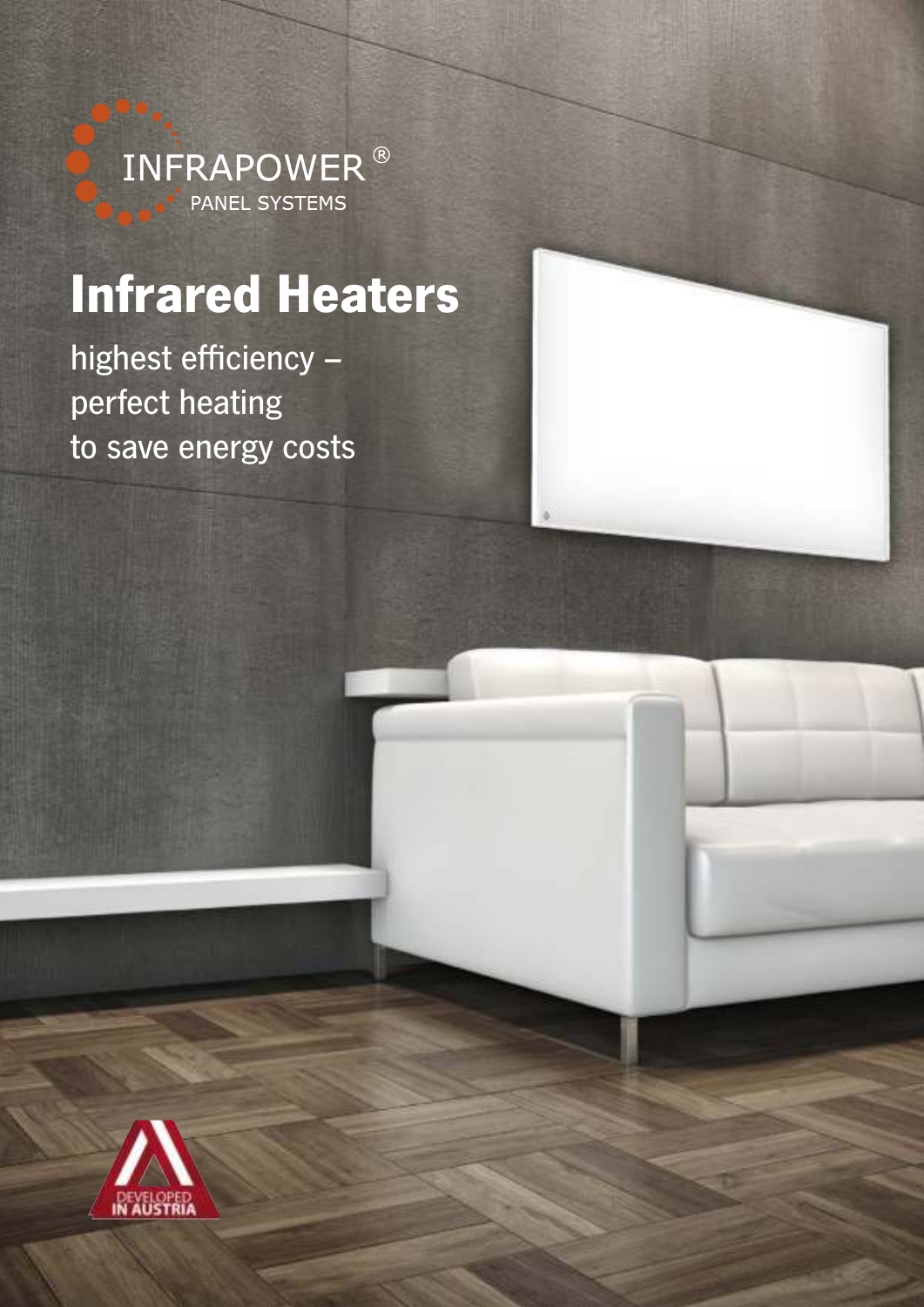



# our roots are in europe, our market is the world

### organisation

INFRAPOWER manufactures and distributes infrared panels of the highest efficiency. Guided by the belief that infrared is the most efficient and therefore energy and resource saving way of heating, INFRAPOWER developed in cooperation with German technicians, technologies and production processes in order to serve the increasing demand for this new way of heating.

Our success is based on the honest, direct and fair cooperation with customers, colleagues, suppliers, partners and the public. Our products are superior to the competition in price and efficiency due to constant innovation.

Our commitment to excellence and continuous improvement, ensures the quality of our products and the satisfaction of our customers.

Our mission is customer satisfaction.

INFRAPOWER's business concept includes all steps in the value adding process that begins with sourcing raw materials and ends in private homes and many other applications. The infrared panel demand is growing internationally and it is important for INFRAPOWER to meet local demands on an international level. This has resulted in the establishment of our own warehouse in the heart of Europe. INFRAPOWER's large distribution centre in Vienna (Austria) enables us to send even small orders all over Europe fast and efficiently.

### sustainability

Manufacturing thousands of infrared panels every year through our operations is part of our everyday life.

INFRAPOWER has its active part and has deployed policies and guidelines in the environment, risk management, safety, health and other welfare issues.

INFRAPOWER has a rigorous health, safety and environment policy. This is the foundation of our management control systems (MCS), strategies, audits, objectives and activities which ensures that we always take the right decisions in any part of our operation.

We are committed to continous improvements in our policies. INFRAPOWER aims at being on the forefront of developments and drives these issues at all locations where we operate. INFRAPOWER's focus on globalisation and growth also includes a responsible sourcing. We only work with suppliers that meet INFRAPOWER's core values and working principles.

### our certificates



head office, china

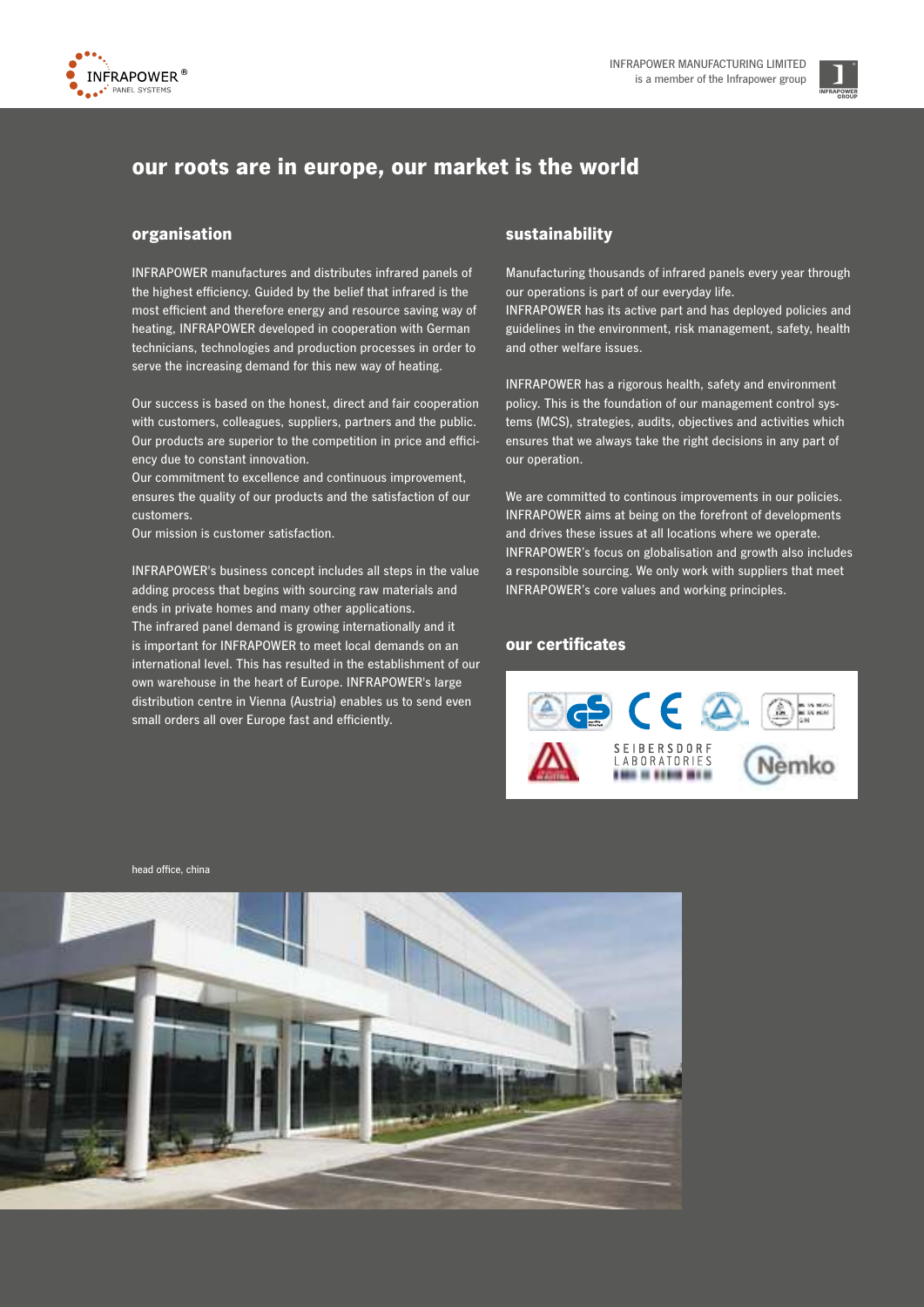# infrared – inspired by nature

The warm rays of the sun have enabled life on our planet. The warmth we feel in the sunlight, but also in front of a fireplace or a stove, is infrared radiation. On a winter day the cool air does not bother us as long as the warm rays of the sun reach us directly. Infrared radiation overcomes the distance between the sun and the earth nearly losslessly and turns into heat once hitting surfaces. As opposed to UV or X-ray radiation, the long-wave infrared-C range particularly has a positive impact on human well-being.

# technology

INFRAPOWER infrared heaters use the principle of solar radiation and provide comforting warmth to every room. A specially developed carbon fiber material transforms electricity into longwave infrared-C radiation. This radiation does not need air to transport the heat but permeates it nearly lossless and turns into heat whereever it hits objects, walls and ceilings. These store the heat and release it evenly into the room. Thus the walls are always warm and dry.

# effect

Human's well-being depends primarily on the ambient air temperature and the temperature of the surrounding surfaces (walls, floor, ceiling).

With warm surfaces, such as those produced by INFRAPOWER infrared heaters, you feel thermal comfort already at much lower ambient air temperature. So it is possible to save energy already at each "venting", because the fresh air must be heated less. The heat is stored in the walls.

### Conclusion:

With INFRAPOWER infrared heaters you create perfect comfort considerably healthier and cheaper than with hot air.

- > dry walls and the creation of mold or condensation is avoided
- > increased humidity
- > no dust circulation
- > increased blood circulation
- > strengthen the immune system

# perfect comfort



With INFRAPOWER's infrared heaters it is possible to heat according to your individual needs. Due to it's high flexibility the panels radiate

comfortable heat, permanently or temporarily, exactly when and where it is needed.

# the principle of conventional heating systems

Conventional heaters operate on the principle of convection. They give off their heat to the cold air near the ground. The warm air rises, accumelates at the top of the room and finally falls down again along the cold walls. This results in the typical dry air ventilation that stirs up dust and bacteria and provides a hot head and cold feet.

Conventional heating systems are expensive to purchase, require an expensive installation, an elaborate pipe-system and often even an additional space for fuel storage. Due to their size they waste valuable living space.

# the INFRAPOWER-effect



Conventional heaters mainly heat the surrounding air, resulting in high air ventilation. The hot air will stay at the ceiling and the heat will be distributed unevenly.

With infrared heaters the infared radiation is distributed uniformly in the room and absorbed by objects and walls. This creates an overall cozy and comfortable feeling of heat.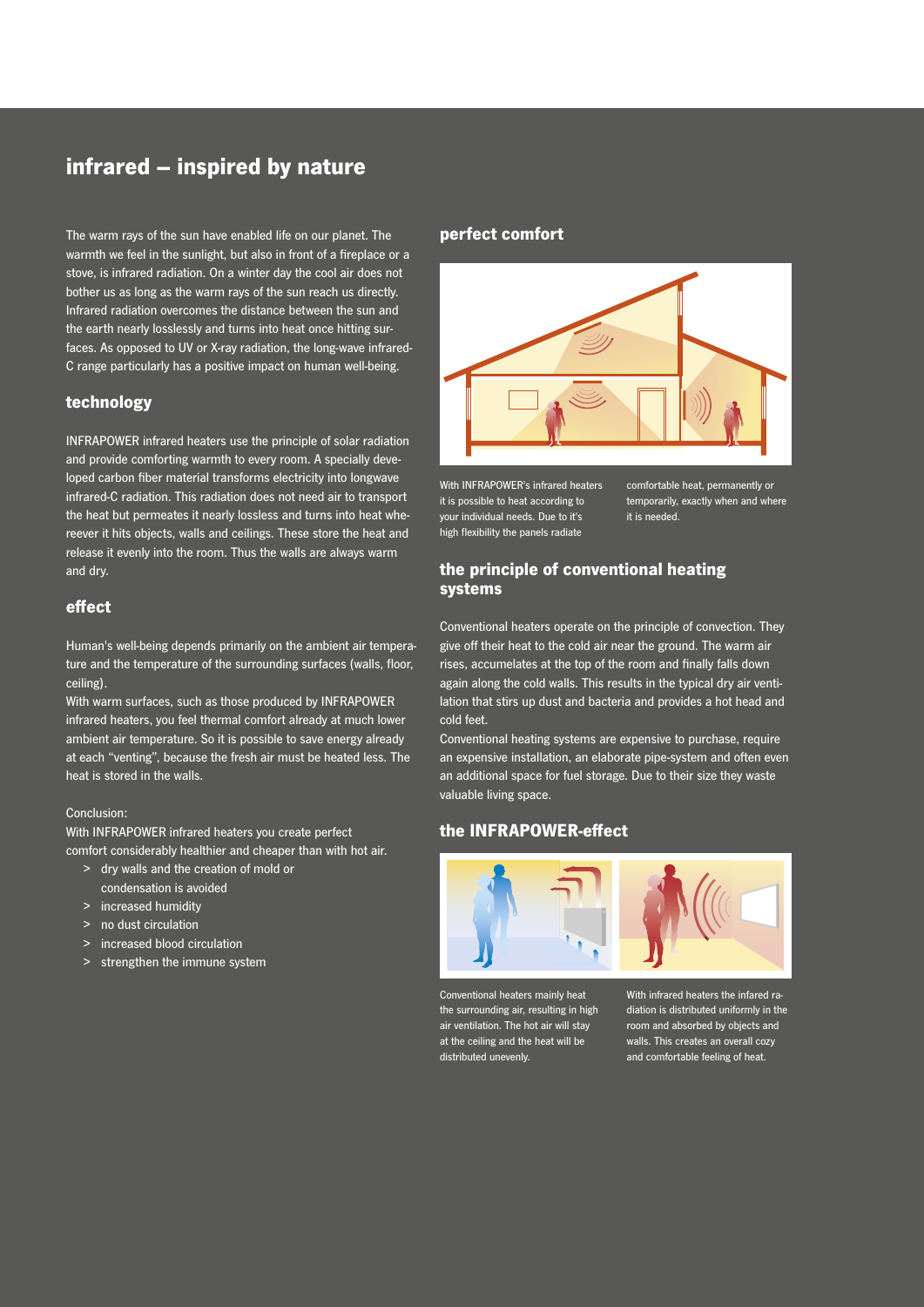



# advantages

# economical to purchase

INFRAPOWER infrared-heaters are up to 50 % cheaper than conventional heating systems. Highest quality components are assembled in order to produce an infrared heater with virtually unlimited lifetime.

### easy to install



 $\left(5\right)$ 

INFRAPOWER infrared-heaters do not require

expensive piping, a socket is sufficient. The installation is done with screws to the wall, ceiling or mobile with the optional floor stands. Thanks to its timeless elegant design, the only 2.5 cm thick panels integrate harmoniously into any living area.

# comfortable to use

In combination with optional room thermostats, INFRAPOWER infrared-heaters provide perfect heat according to your needs. Even within a single room several different thermal comfort zones can be generated.

# economical to run



INFRAPOWER infrared-heaters convert 100 % of

the energy consumed in comfortable warmth. They heat up quickly and accurately – without any service and maintenance costs. The walls remain dry and the insulation properties are improved in the long term.

# essential for a comfortable and healthy indoor climate



INFRAPOWER infrared-heaters promote a dust- and bacteria-free air, preventing the unpleasant dry breeze of convection heating. They keep the masonry work free of mold and operate completely silent. The temperature is evenly distributed throughout the room. No more cold feet and hot heads.

# eco-friendly



INFRAPOWER has a common environment policy for the implementation and execution of environmental issues. INFRAPOWER's infrared heater in combination with clean energy or photovoltaic systems are a perfect contribution to protect resources and the environment. No components include heavy metals (such as lead) or PVC which are harmful to the environment.

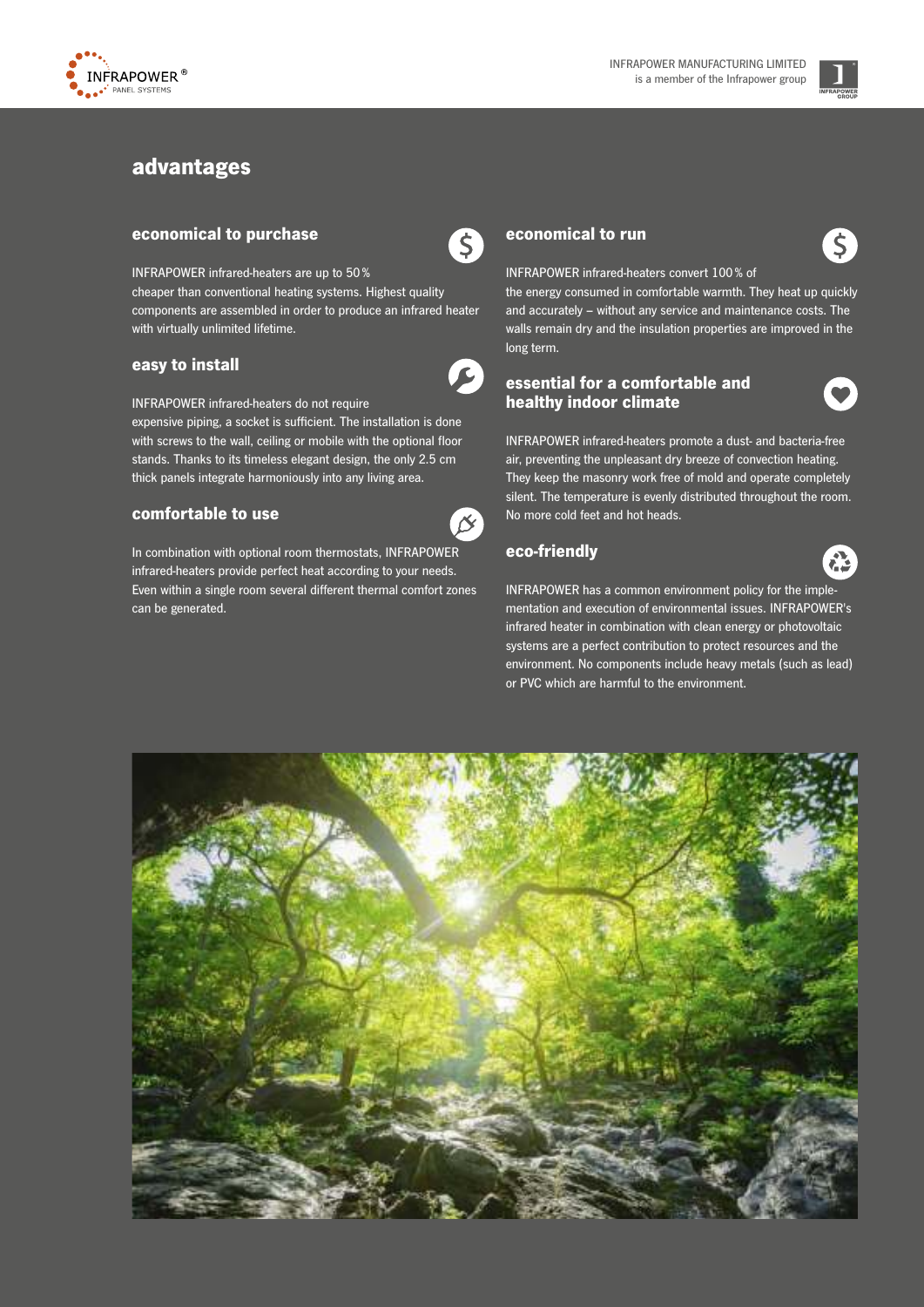# applications



# range of applications

# COMPLETE HEATING

Especially where the costly installation of central heating must be avoided or is not possible.

### TRANSITIONAL HEATING

If the existing heating system is not or no longer in operation or works too slowly.

# SECTIONAL HEATING

For targeted heating of individual recreation areas without having to heat whole rooms.

ADDITIONAL HEATING Wherever the existing heating system is insufficient.

# planning

Proper dimensioning is essential for the satisfactory operation of a heater. The heat demand assessment is carried out by architects and engineers. Nevertheless the heat demand assessment for individual rooms can be estimated on the following benchmarks\*: Use as complete heating: 40-60 Watt/m<sup>2</sup>

\* depending on construction and insulation, with an average ceiling height of 2.5 m.

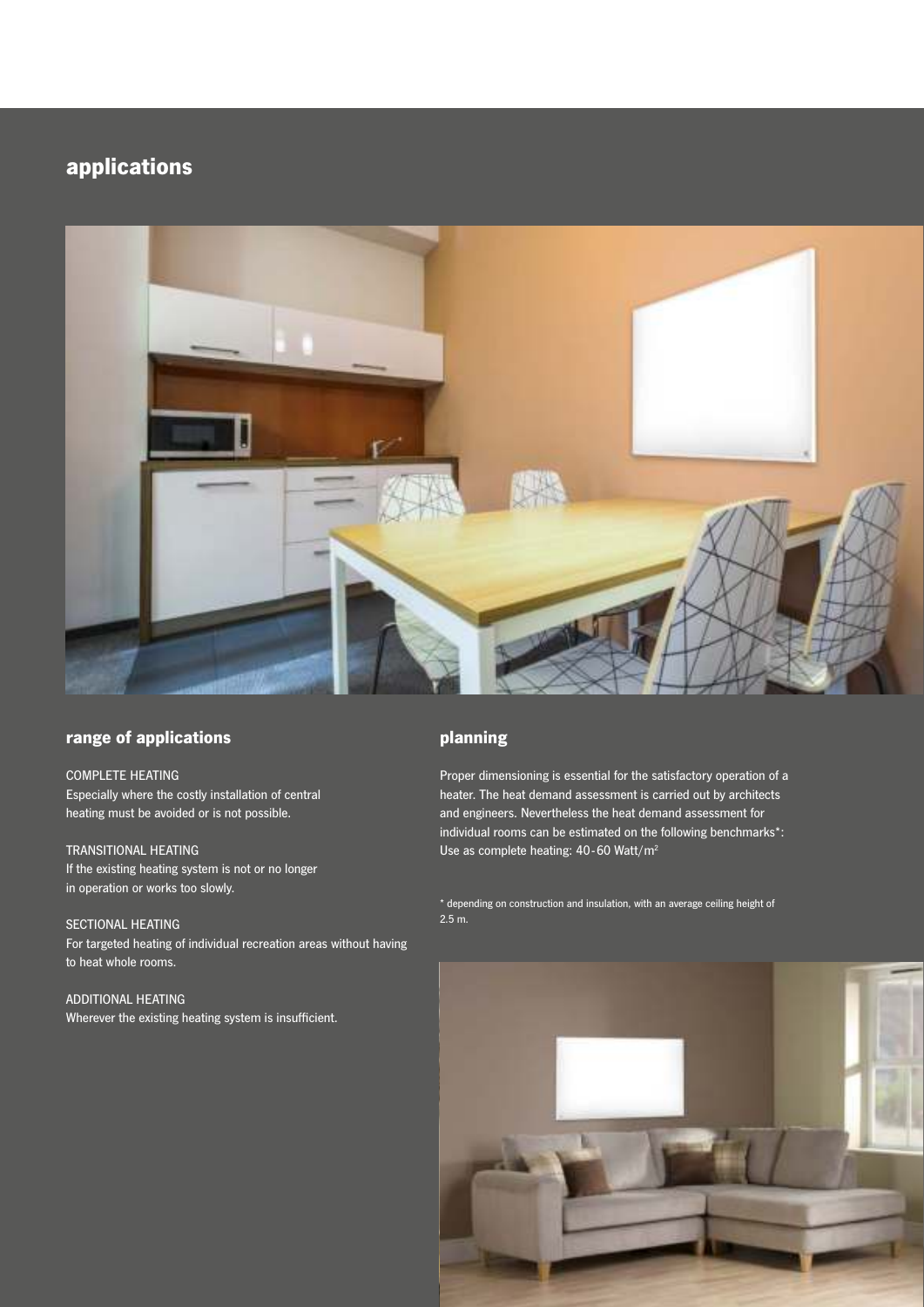



# technology

# the difference

INFRAPOWER has developed the most advanced technology for infrared panel heaters. INFRAPOWER is the leading producer for international customers, both OEM for individual requirements but also standard panels. What all panels have in common is the unique INFRAPOWER INSIDE® heating element, which outperforms commonly used electric conductors. Our newly developed electric conductor achieves the highest possible efficiency. Developed with German and Austrian technicians our panels use state of the art nano silver and nano copper materials to reach highest heating performance with the lowest possible energy consumption.

As opposed to existing panel heat conductors which simply use carbon in various standard mixtures (eg carbon fibre texture, crystal carbon, etc.), INFRAPOWER panels use a new concept for its heat generator, because of its outstanding safety and durability and especially because of the high efficiency it yields. Until now, due to the difficult processing and application technology, it is only produced by few companies. INFRAPOWER improved the existing technology and we are able to offer our new technology at very competitive prices. The high efficiency combined with our connection system and patented reflector technology (100 % of produced infrared rays are radiated to the front) make it possible, that only a very small percentage of convectional heat (only about 7 %) is produced, which means that all advantages of infrared heating can be consumed and energy efficient heating is guaranteed. The aluminum frame provides INFRAPOWER panels with additional stability and prevents any deformation. Every panel comes with assembly instructions on the backside which allows easy vertical or horizontal mounting. All necessary parts are included and the 2cm distance from the backside of the panel to the wall/ceiling is ensured.



# structure



### COPPER AND NANO SILVER BAR

Conductive polymer treatment on the copper connection as well as a special design of the nano silver bar, prevent hot spots and sparks as well as guarantees safety even in abnormal condition or at very high surface temperatures.

### EPOXY CERAMIC RESIN

Adapting high quality epoxy resin as cover and bottom layer, INFRAPOWER panels have a very good durability and no burning danger. Because the edges are perfectly sealed, there is no water leakage or electricity leakage rist (depending on installation, highest IP class can be reached (IPx8). Being very thin (made to order from 0.6 mm to 1.4 mm), our panels can be installed at nearly any place or application.

### CARBON COPPER POLYIMIDE PANEL

Our electric conductor made of carbon copper polyimide leads to outstanding safety and durability as well as the high efficiency it generates, makes INFRAPOWER panels the leading infrared panels. During the manufacturing process, heat treatment from 1,000 to 3,000C named Carbon Fiber and heat treated material over 2,500C named Graphite fiber.

 Graphite has higher heat resisting characteristics compared to other materials, lower thermal expansion co-efficient, excellent thermal conductivity and is widely used as the material generating heat by electricity. Our special mixing process that generates different power consumptions according to the applications results in best suitable efficiency rates used carbon and graphite at optimum rates.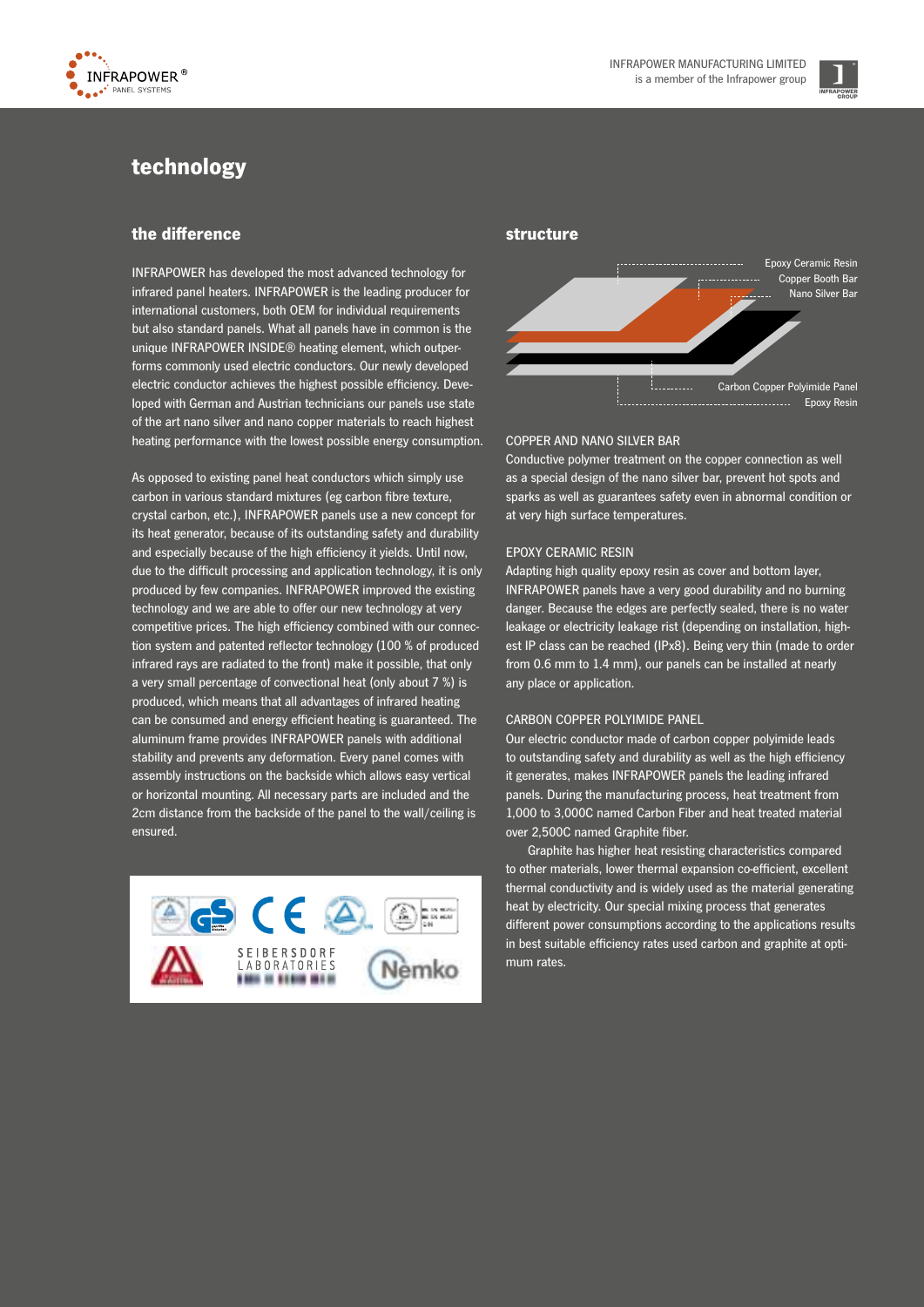# technology

### security

Each panel is equipped with five built-in security sensors to protect the panel from overheating. The structure of the panel (the panel is both forward and backward protected by aluminum plates) guarantees 100 % PE protection. INFRAPOWER infrared-heaters are CE-compliant and TUV GS certified.

 The Research Centre Seibersdorf Laboratories confirmed a report that the radiation of INFRAPOWER infrared heaters is far below the international threshold for effects of infrared radiation on skin or eyes. IP44 conform (dustproof and splashproof).

# new technology developed in Austria

When INFRAPOWER introduced our completely new technology for our heating panels we revolutionized the efficieny of Infraredheating-panels.

Since then we've done a lot of research and testing in many different environments and application scenarios both in Asia and Europe. These results combined with external German data from the field of material/efficiency studies led to further development of our existing high efficiency panels. We have worked together with Austrian/German technicians and a very recognized Austrian laboratory specialized in improving and testing appliances similar to ours (Seibersdorf Laboratories) independently tested all steps. Together with a Japanese supplier of ours, we found a solution to combine highest carbon grade with the newest conductor technology in the market (used for example also for all quality touch-pads or the best US/ German/Japanese made photovoltaic modules). This technology provides us with the following advantages:

- > high surface temperature with lowest possible power consumption
- > very equal surface temperature on the total surface
- > highest possible output of infrared
- > safe and very durable

# INFRAPOWER – proven number one on the market

We have tested our new developed technology with Seibersdorf Laboratory AUSTRIA. The result: INFRAPOWER panels perform 18 % better than the best known European brand. What it means is that INFRAPOWER panels produce around 18 % more infrared waves than the best EUROPEAN made panels. The most important for an infrared panel is that it produces the highest possible percentage of infrared (and the lowest possible percentage of normal convectional heat). If an infrared panel has a low percentage of efficiency it is not an infrared heater but a convectional heater.



VCIR, tested by SEIBERSDORF AUSTRIA LABORATORIES, 08/2013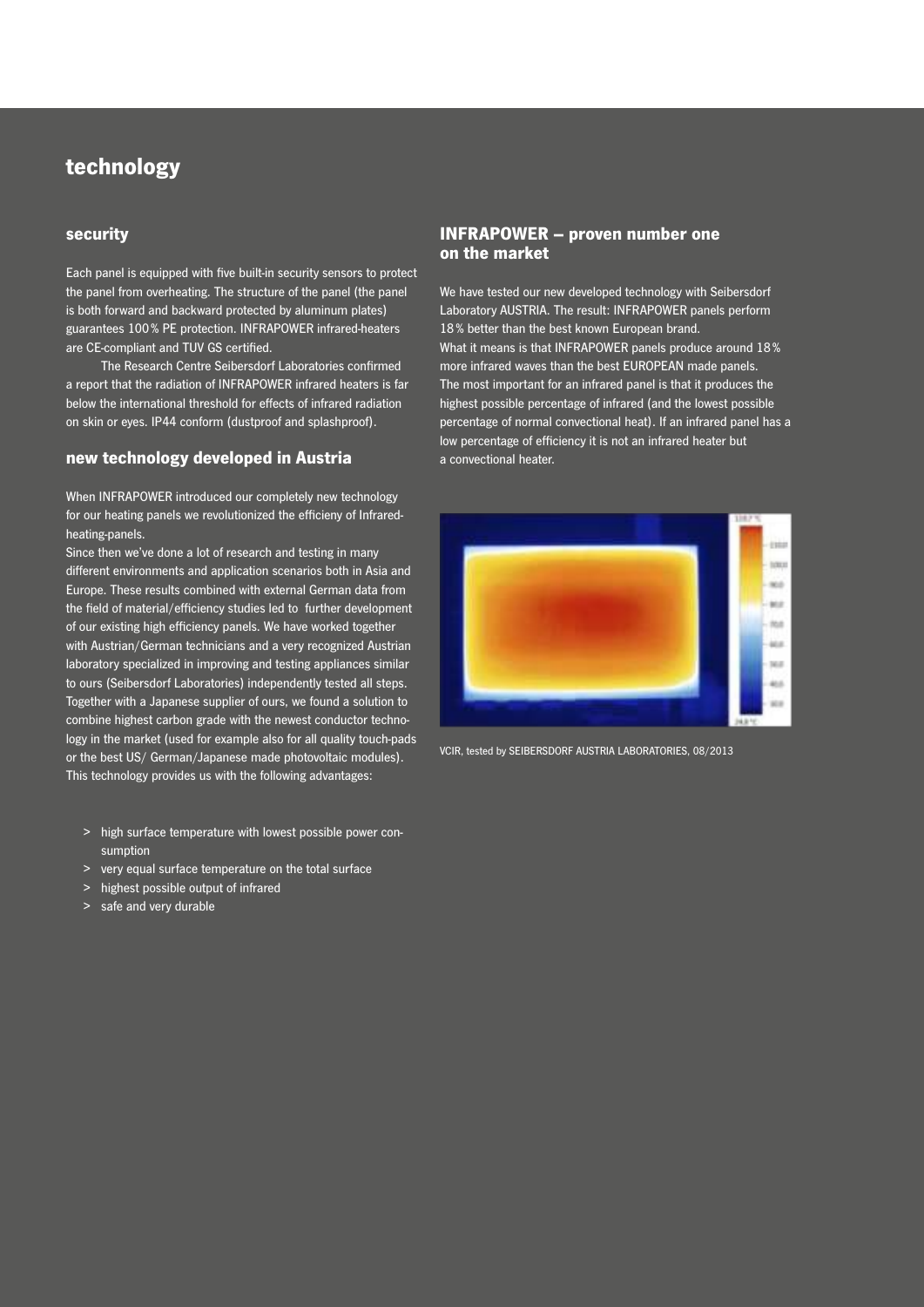

# models



All standard panels are finished panels and ready to use, plug in and work. All necessary instructions and tools are included (mounting possible in 5 minutes). All panels are rated for 110 V or 230 V.

# white standard panels – wall mounted

| Model           | <b>Size</b><br>$L \times W \times H$ (cm) | Weight<br>(kg) | Power<br>(W) |
|-----------------|-------------------------------------------|----------------|--------------|
| VCIR-30-90-300  | $30 \times 90 \times 2.5$                 | 3.0            | 300          |
| VCIR-30-120-400 | $30 \times 120 \times 2.5$                | 3.5            | 400          |
| VCIR-60-60-400  | $60 \times 60 \times 2.5$                 | 3.5            | 400          |
| VCIR-60-90-600  | $60 \times 90 \times 2.5$                 | 5.5            | 600          |
| VCIR-60-120-800 | $60 \times 120 \times 2.5$                | 7.5            | 800          |

# white standard panels – ceiling mounted

| Model             | <b>Size</b><br>$L \times W \times H$ (cm) | Weight<br>(kg) | <b>Power</b><br>(W) |
|-------------------|-------------------------------------------|----------------|---------------------|
| VCIR-60-60-350-C  | $60 \times 60 \times 2.5$                 | 3.5            | 350                 |
| VCIR-60-90-500-C  | $60 \times 90 \times 2.5$                 | 5.5            | 500                 |
| VCIR-60-120-700-C | $60 \times 120 \times 2.5$                | 7.5            | 700                 |



All information is subject to change.

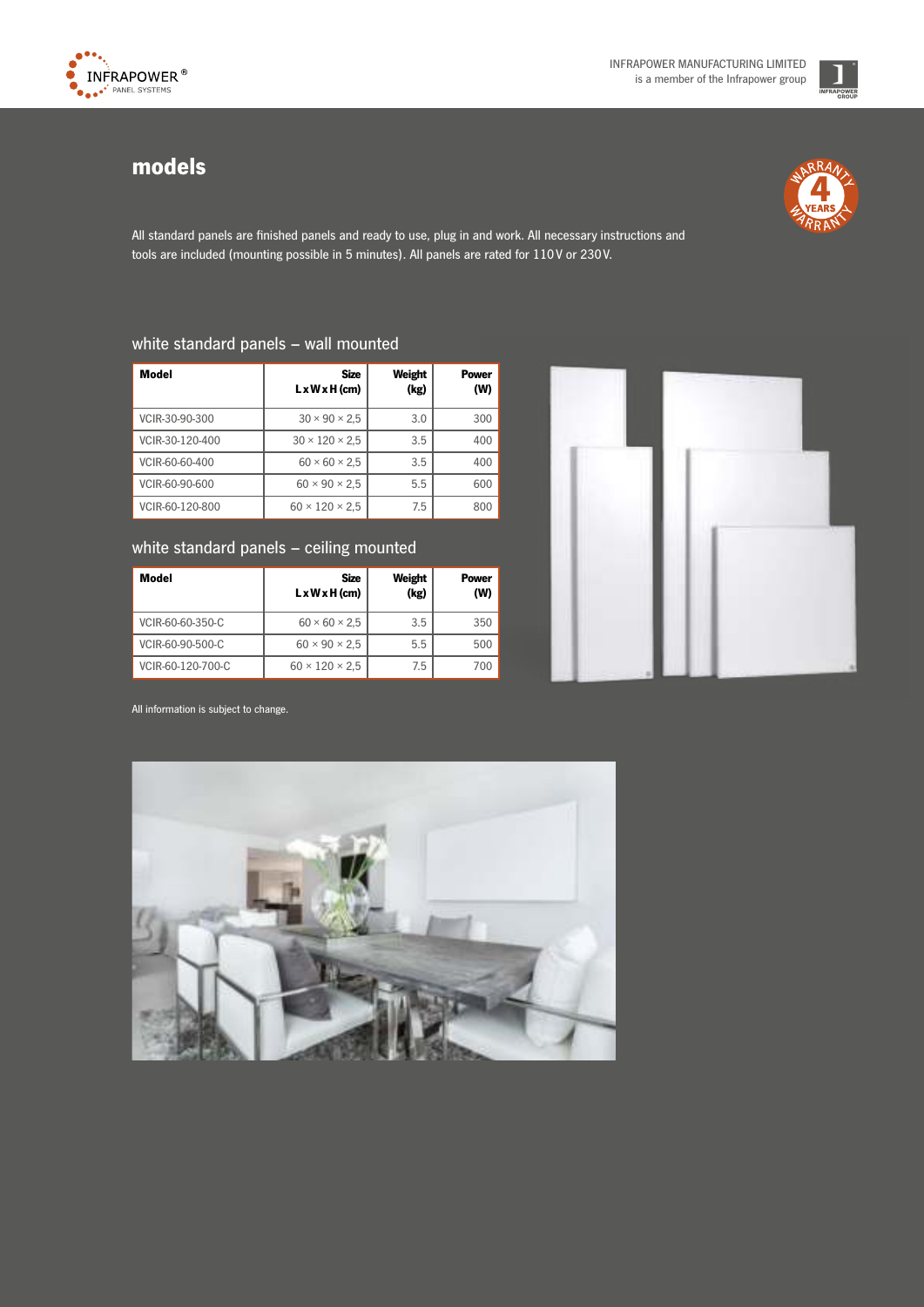# models



# glass panels black/white, frameless

| <b>Model</b>      | <b>Size</b><br>$L \times W \times H$ (cm) | Weight<br>(kg) | <b>Power</b><br>(W) | mounting<br>recommendation |
|-------------------|-------------------------------------------|----------------|---------------------|----------------------------|
| <b>VCIR-400-G</b> | $60 \times 60 \times 2.5$                 | 6.0            | 400                 | wall                       |
| <b>VCIR-600-G</b> | $60 \times 90 \times 2.5$                 | 9.0            | 600                 | wall                       |
| <b>VCIR-800-G</b> | $60 \times 120 \times 2.5$                | 14.0           | 800                 | wall                       |

# mirror panels, frameless

| <b>Model</b>      | <b>Size</b><br>$L \times W \times H$ (cm) | Weight<br>(kg) | <b>Power</b><br>(W) | mounting<br>recommendation |
|-------------------|-------------------------------------------|----------------|---------------------|----------------------------|
| <b>VCIR-400-M</b> | $60 \times 60 \times 2.5$                 | 6.0            | 400                 | wall                       |
| <b>VCIR-600-M</b> | $60 \times 90 \times 2.5$                 | 9.0            | 600                 | wall                       |
| <b>VCIR-800-M</b> | $60 \times 120 \times 2.5$                | 14.0           | 800                 | wall                       |

# glass ceramic panels white, frameless

| <b>Model</b>      | <b>Size</b><br>$L \times W \times H$ (cm) | Weight<br>(kg) | <b>Power</b><br>(W) | mounting<br>recommendation |
|-------------------|-------------------------------------------|----------------|---------------------|----------------------------|
| <b>VCIR-400-K</b> | $60 \times 60 \times 2.5$                 | 6.0            | 400                 | wall                       |
| <b>VCIR-600-K</b> | $60 \times 90 \times 2.5$                 | 9.0            | 600                 | wall                       |
| <b>VCIR-800-K</b> | $60 \times 120 \times 2.5$                | 14.0           | 800                 | wall                       |



All information is subject to change.



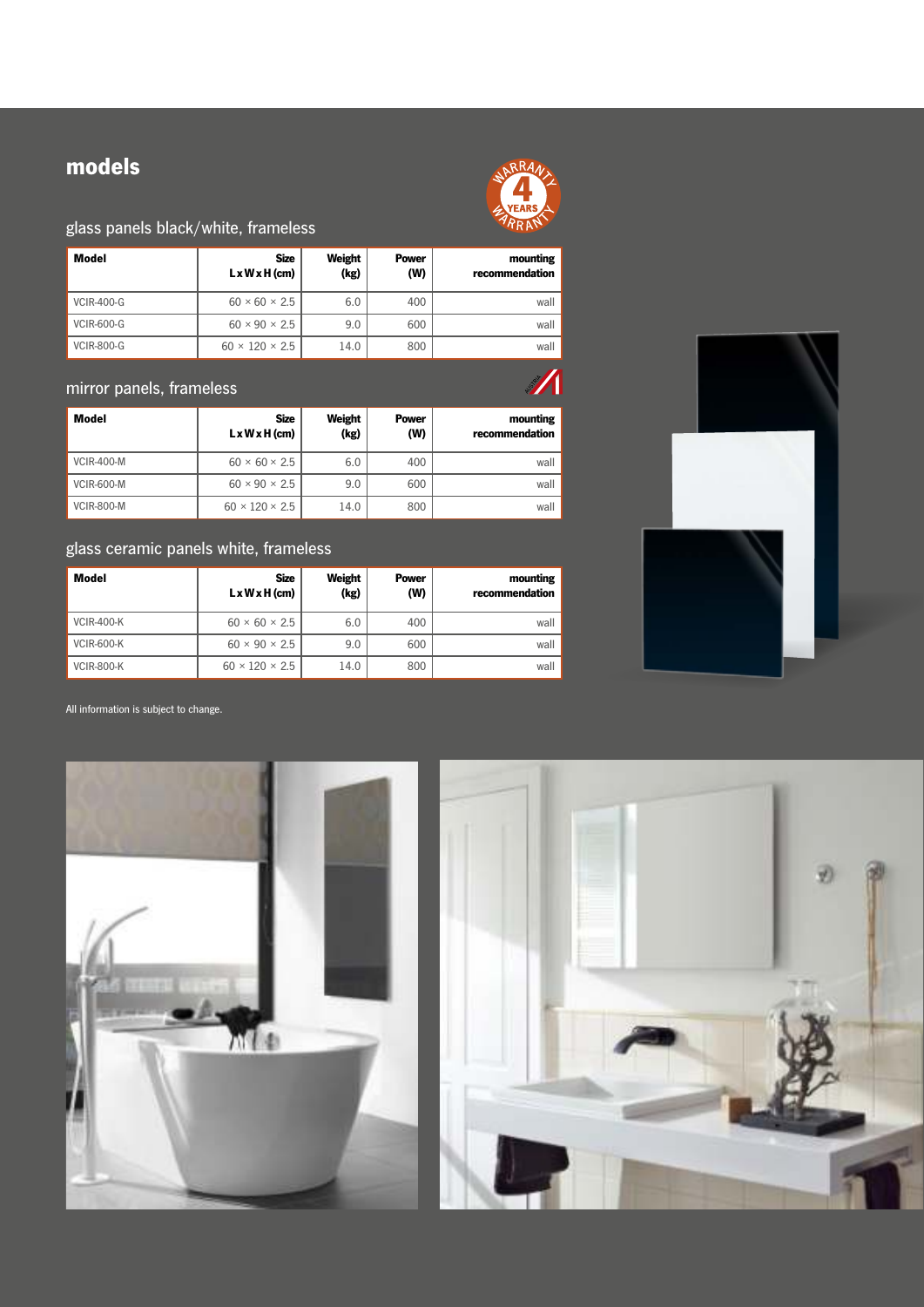



# accessories













### stand support

white aluminum stands for mobile use of the heating panels (only applicable for standard line panels with frame).

# ceiling mounting set

the ceiling mounting simplification set facilitate the mounting of the infrared heating panels on the ceiling (only applicable for standard line panels with frame).

# towel rail

the towel rail can be used for drying and using the infrared panel in bathrooms. Each panel can be equipped with up to 2 towel rails (applicable for all models).

# thermostat TH810

this simple plug-in thermostat can be used to control the room temperature and to create comfortable climate.

# thermostat TH4

this simple thermostat control contains of a receiver and a remote control. The main advantage of this thermostat is that the temperature sensor is integrated into the remote and this can be placed into the area/space where the heating panel operates.v

# ceiling rings

these rings can be used to hang down the infrared panels from higher ceilings (an additional rope or chain is needed).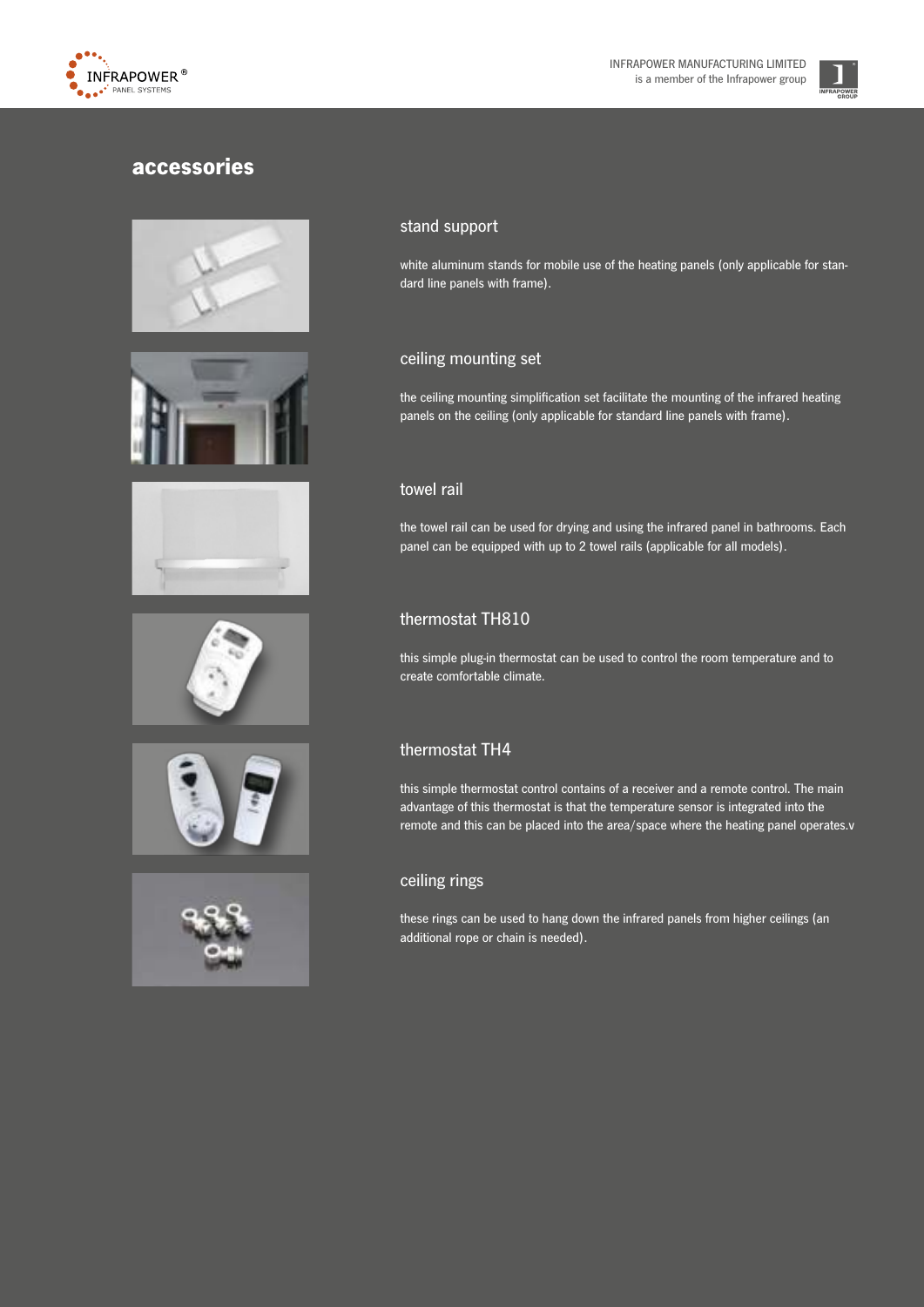# quality



As our main business is OEM production for several customers worldwide, the appearance of infrared panels can differ. All panels with this logo have INFRAPOWER's high efficient heating element inside and customers can be sure that quality and heating power is outstanding.



As our heating element (carbon fiber with copper and nano silver conductor) was developed by Austrian technicians and laboratories (in cooperation with Japanese and German suppliers), INRAPOWER uses this sign as an indicator of latest state of the art developments. It shows to final customers who trust more in European technologies, the outstanding performance of our heating element.

INFRAPOWER is constantly working together with external laboratories to further improve the heating element and therefore, the efficiency of the panels.



INFRAPOWER's 'Geprüfte Sicherheit' ('Tested Safety') or 'GS' mark issued by TUV Rheinland Germany indicates that the equipment meets German and European safety requirements.

In the GS test TUV check whether the product meets the requirements of the Product Safety Act and other legislation in ensuring the protection of the health and safety of persons. This includes the requirements of the European directives which are implemented with the Product Safety Act and its regulations (e.g. Low Voltage Directive and Machinery Directive).

The GS mark means that a laboratory authorized by German state, has tested the product and production monitoring was carried out.



With the CE marking INFRAPOWER declares that the products meet the requirements of the applicable EC directives. All our infrared panels comply with the 'Low Voltage Directive' and the 'EMC Directive'.



This certification shows that INFRAPOWER infrared panels are according to US and Canadian governments clearly defined regulations which products, especially electronics equipment must satisfy before they can be approved for sale.





This certification issued by TUV shows that INFRAPOWER is able to produce infrared panels for various requirements (for instance panels rated for 240V according to BRITISH STANDARD regulations).

At this technology centre located in Austria (Europe), INFRAPOWER is regularly testing the heating element and further developing and improving the efficiency. Together with the technicians of Seibersdorf laboratories, INFRAPOWER is constantly trying to find new paths and solutions of increasing the infrared output of the panels in order to meet customers' expectations.